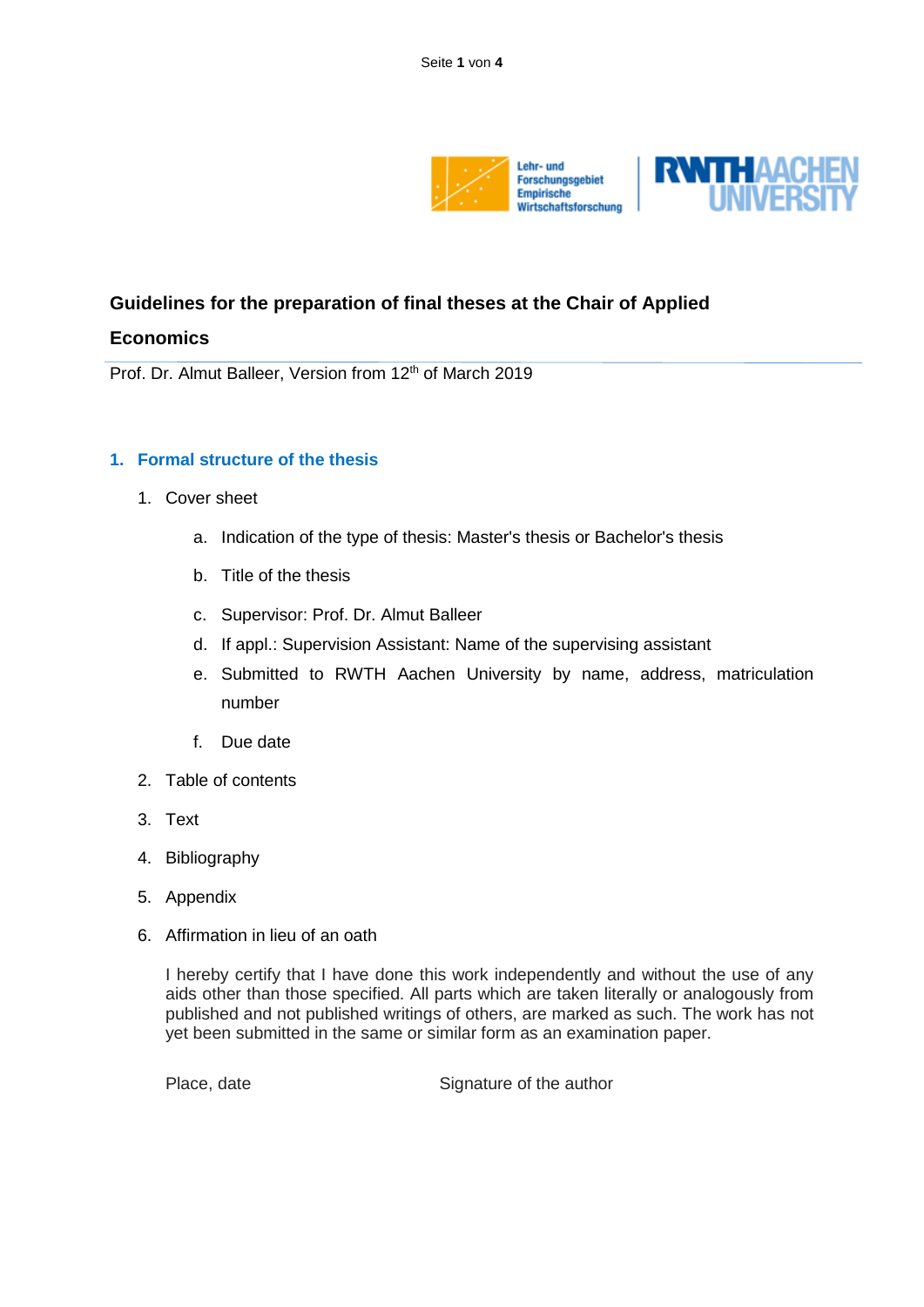### **2. Language**

The thesis can be written in German or English.

## **3. Number of pages**

The Master's thesis must not exceed 60 pages (without appendix). No more than 40 pages (without appendix) may be written for the Bachelor's thesis.

# **4. Formatting**

Please leave at least 2 cm of correct area on the right and left. The line spacing is 1.5 and the font Times New Roman with font size 12pt.

# **5. Footnotes**

Footnotes are placed at the end of the page in 10pt font size with single line spacing. The page numbers are displayed below the text beginning with the main text.

## **6. Tables and illustrations**

Illustrations and tables should be labelled and consecutively numbered. Tables and illustrations of key results should be presented in the text, other tables and illustrations should be presented in an appendix. The sources of the illustrations and tables must be clearly identified.

Illustrations and tables can be generated on the basis of statistical data from national or international organizations or they can be taken from those sources directly. Please do not use secondary sources for statistical specifications, illustrations or tables. Suitable sources are: OECD, IMF, world bank, UN, Eurostat, Federal Statistical Office, Federal Employment Agency.

# **7. Literature**

The basis of the work should be scientific articles, i.e. articles published in the corresponding scientific journals. A list of scientific journals with the corresponding ranking (higher = better) are found for example here: https://ideas.repec.org/top/top.journals.simple.html.

Published papers are preferable over earlier versions (working papers / discussion papers). For the understanding of the scientific work, especially explanatory terms and definitions, textbooks should be used and cited correctly. Wikipedia is not a reliable source of scientific information.

In addition, other non-scientific sources, such as newspaper articles or publications from various institutions (IMF, ECB, etc.) can be used to illustrate the motivation for the thesis or to explain the relevance of the topic.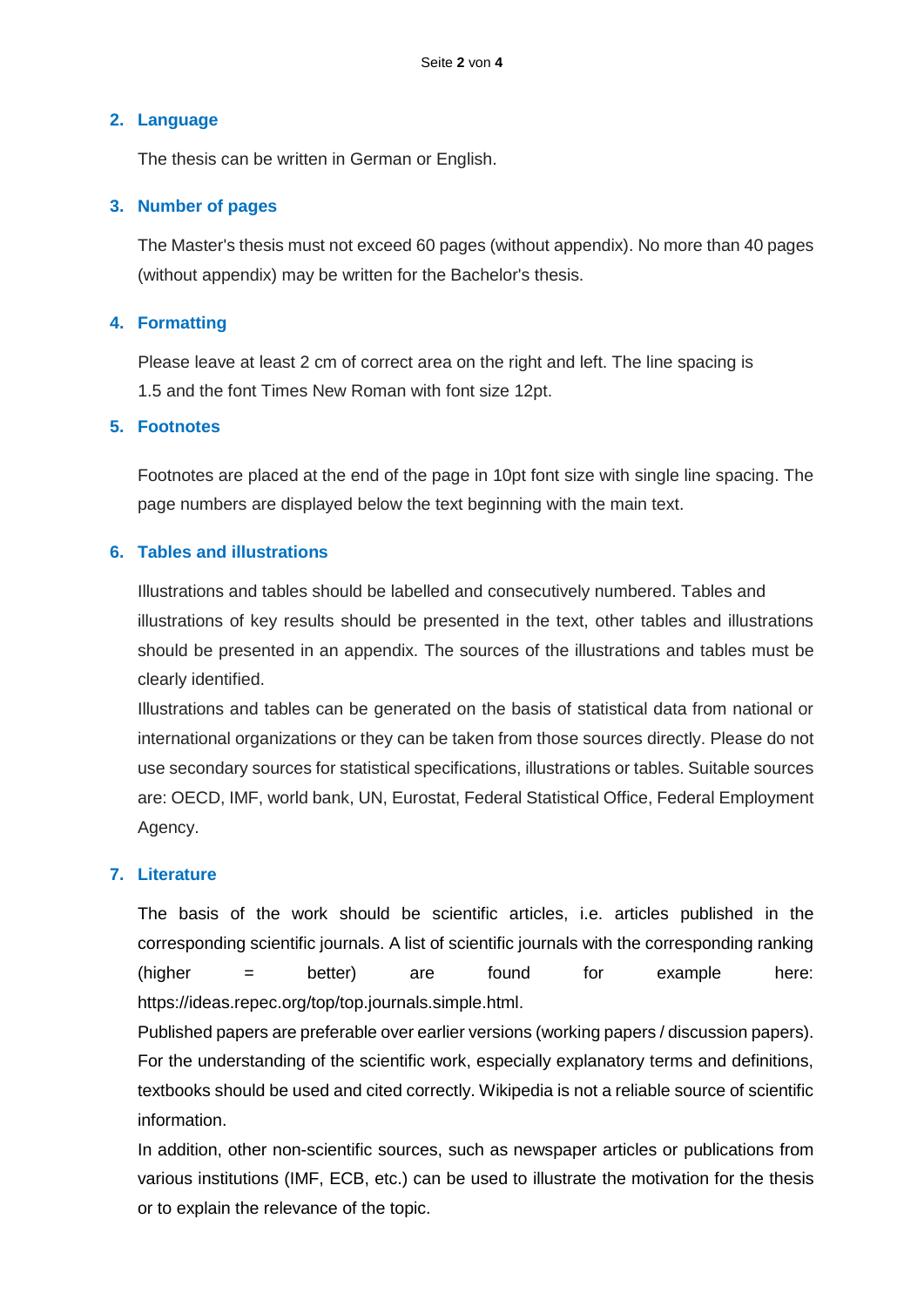## **8. Citation**

#### General:

Individual terms as well as literal text parts are indicated by quotation marks, where the omission of sentence parts are indicated by [...].

For meaningful or translated quotations, the use of other people's thoughts must be indicated, e.g. by an introductory sentence.

## Printed sources:

Abbreviated information in the text, i.e. The author (s) and the year (e.g.:

According to Müller (2005) ..., Hohenstein et al. (2010) document that, …

In case of several publications in the same year: Schmidt (2010a) and Schmidt (2010b)

…).

Detailed information should be included in the bibliography, see section 8.

#### Electronic sources:

Abbreviated information in the text, author, source (for example, sueddeutsche.de) and date (day, month, year) of publication (if available) or the date of retrieval (if no publication date is available).

Detailed information should be included in the bibliography, see section 8.

# **9. Bibliography**

The complete bibliography should be placed in alphabetical order at the end of the text above the appendix.

Printed sources:

Article: Autor(en) (Jahr): Titel, *Zeitschrift*, Ausgabe (Nummer), Seitenzahlen Example: Cobb, C. W. and P. H. Douglas (1928): A Theory of Production, *American Economic Review* 18 (1), 139-165.

Textbook: Autor(en) (Jahr): *Titel*, ev. Herausgeber, Verlag, Ort. Example: Acemoglu, D. (2009): *Introduction to Modern Economic Growth*, Princeton University Press, Princeton and Oxford.

Working paper/discussion paper: Autor(en) (Jahr): Titel, *Working paper series* (Nummer) Example: Hassler, J., P. Krussel, and C. Olovsson (2012): Energy-Saving Technical Change, *NBER Working Paper Series* (18456).